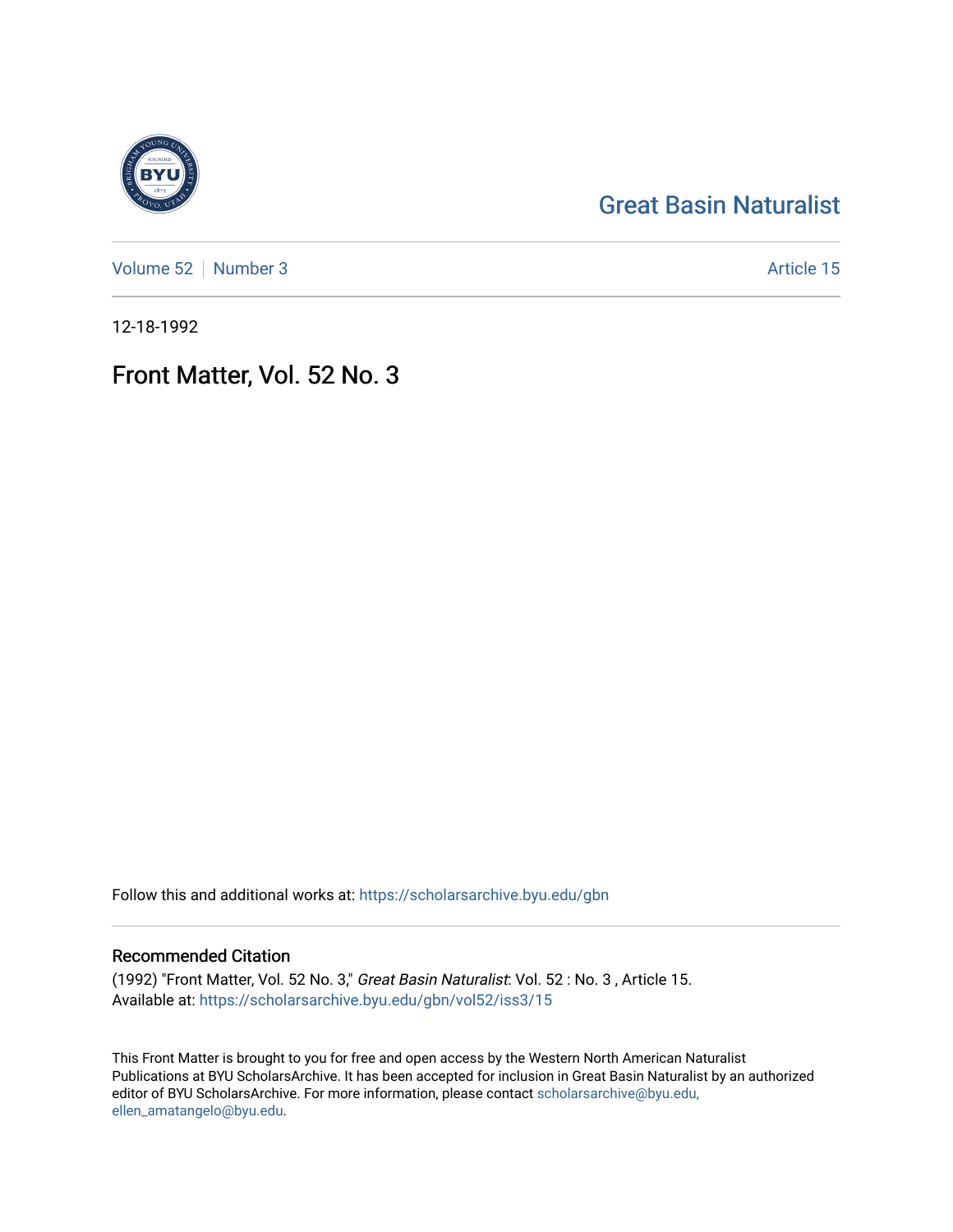

 $\overline{\mathbb{X}}$ 



VOLUME 52 Nº 3 - SEPTEMBER 1992

BRIGHAM YOUNG UNIVERSITY